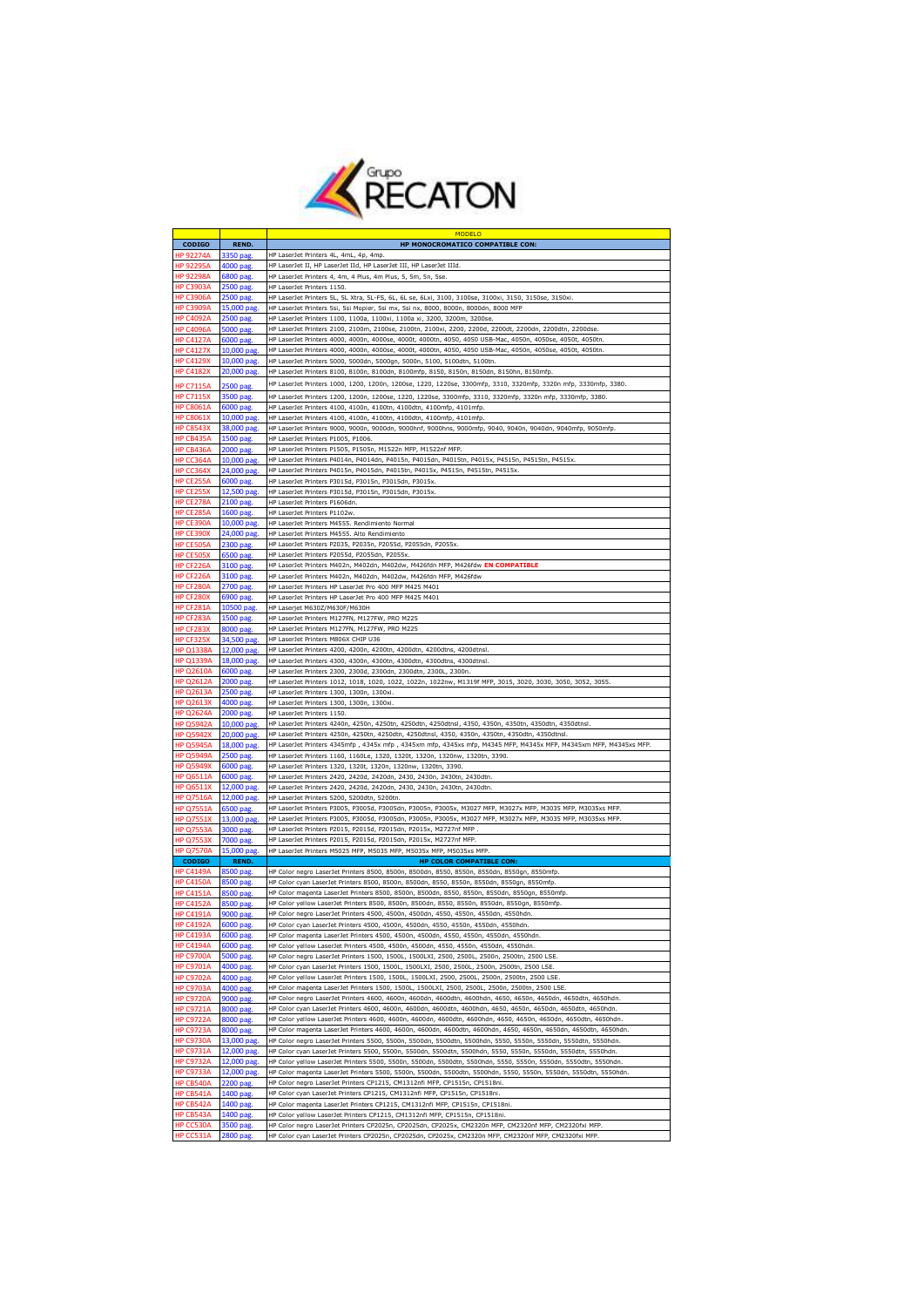| HP CC532A        | 2800 pag.       | HP Color yellow LaserJet Printers CP2025n, CP2025dn, CP2025x, CM2320n MFP, CM2320nf MFP, CM2320fxi MFP.         |
|------------------|-----------------|-----------------------------------------------------------------------------------------------------------------|
| HP CC533A        | 2800 pag        | HP Color magenta LaserJet Printers CP2025n, CP2025dn, CP2025x, CM2320n MFP, CM2320nf MFP, CM2320fxi MFP         |
| HP CE250A        | 5000 pag.       | HP Color negro LaserJet Printers CP3525n, CP3525dn, CP3525x, CM3530MFP, Cm3530fs MFP.                           |
| <b>HP CE251A</b> | 7000 pag        | HP Color cyan LaserJet Printers CP3525n, CP3525dn, CP3525x, CM3530MFP, Cm3530fs MFP                             |
|                  |                 |                                                                                                                 |
| HP CE252A        | 7000 pag.       | HP Color yellow LaserJet Printers CP3525n, CP3525dn, CP3525x, CM3530MFP, Cm3530fs MFP                           |
| HP CE253A        | 7000 pag.       | HP Color magenta LaserJet Printers CP3525n, CP3525dn, CP3525x, CM3530MFP, Cm3530fs MFP.                         |
| HP CE260A        | 8500 pag        | HP 647A Color Negro LaserJet Printers CP4025n, CP4525n                                                          |
| <b>HP CE261A</b> | 11000 pag       | HP 647A Color Cyan LaserJet Printers CP4025n, CP4525n                                                           |
| <b>HP CE262A</b> | 11000 pag       | HP 647A Color Yellow LaserJet Printers CP4025n, CP4525n                                                         |
| HP CE263A        | 11000 pag.      | HP 647A Color Magenta LaserJet Printers CP4025n, CP4525n                                                        |
| <b>HP CF2704</b> |                 |                                                                                                                 |
|                  | 13,500 pag      | HP Color negro LaserJet Printers CP5525                                                                         |
| <b>IP CE271/</b> | 15,000 pag      | HP Color cyan LaserJet Printers CP5525                                                                          |
| HP CE272A        | 15,000 pag      | HP Color magenta LaserJet Printers CP5525                                                                       |
| HP CE273A        | 15,000 pag.     | HP Color yellow LaserJet Printers CP5525                                                                        |
| HP CE310A        | 1200 pag        | HP 126A Color negro LaserJet Printers CP1025nw, M175nw MFP                                                      |
| HP CE311A        | 1000 pag.       | HP 126A Color cyan LaserJet Printers CP1025nw, M175nw MFP.                                                      |
|                  |                 |                                                                                                                 |
| HP CE312A        | 1000 pag.       | HP 126A Color yellow LaserJet Printers CP1025nw, M175nw MFP.                                                    |
| HP CE313A        | 1000 pag.       | HP 126A Color magenta LaserJet Printers CP1025nw, M175nw MFP.                                                   |
| <b>HP CE314A</b> | 7000 pag        | HP 126A Unidad de tambor PRO CP1025, 1020                                                                       |
| HP CE320A        | 2000 pag        | HP 128A Color negro LaserJet Printers CP1525nw, CM1415fnw MFP.                                                  |
| HP CE321A        | 1300 pag.       | HP 128A Color cyan LaserJet Printers CP1525nw, CM1415fnw MFP.                                                   |
| HP CE322A        | 1300 pag        | HP 128A Color yellow LaserJet Printers CP1525nw, CM1415fnw MFP                                                  |
|                  |                 |                                                                                                                 |
| HP CE323A        | 1300 pag        | HP 128A Color magenta LaserJet Printers CP1525nw, CM1415fnw MFP.                                                |
| HP CE400A        | 5500 pag        | HP 507A Color negro LaserJet Printers M551 Y M575                                                               |
| HP CE401A        | 6000 pag        | HP 507A Color cyan LaserJet Printers M551 Y M575                                                                |
| <b>HP CF402A</b> | 6000 pag        | HP 507A Color yellow LaserJet Printers M551 Y M575                                                              |
| <b>HP CE403A</b> | 6000 pag        | HP 507A Color magenta LaserJet Printers M551 Y M575                                                             |
|                  |                 |                                                                                                                 |
| HP CE410A        | 2000 pag        | HP 305A Color negro LaserJet Printers HP PRO 300/ 400/ M351/ M375/                                              |
| HP CE410X        | 4000 pag.       | HP 305X Color negro LaserJet Printers HP PRO 300/ 400/ M351/ M375/                                              |
| HP CE411A        | 2600 pag        | HP 305A Color cyan LaserJet Printers HP PRO 300/ 400/ M351/ M375/                                               |
| HP CE412A        | 2600 pag.       | HP 305A Color yellow LaserJet Printers HP PRO 300/ 400/ M351/ M375/                                             |
| HP CE413A        | 2600 pag.       | HP 305A Color magenta LaserJet Printers HP PRO 300/ 400/ M351/ M375/                                            |
|                  |                 |                                                                                                                 |
| HP CF210A        | 1600 pag.       | HP 131A Color negro LaserJet Printers PRO 200 M251 y M276                                                       |
| HP CF211A        | 1800 pag        | HP 131A Color cyan LaserJet Printers PRO 200, M251 y M276                                                       |
| <b>HP CF212A</b> | 1800 pag        | HP 131A Color yellow LaserJet Printers PRO 200, M251 y M276                                                     |
| HP CF213A        | 1800 pag.       | HP 131A Color magenta LaserJet Printers PRO 200, M251 y M276                                                    |
| HP CF350A        | 1300 pag        | HP 130A Color negro LaserJet M177fw                                                                             |
|                  |                 |                                                                                                                 |
| HP CF351A        | 1000 pag        | HP 130A Color cyan LaserJet M177fw                                                                              |
| <b>HP CF352A</b> | 1000 pag        | HP 130A Color yellow LaserJet M177fw                                                                            |
| HP CF353A        | 1000 pag        | HP 130A Color magenta LaserJet M177fw                                                                           |
| HP CF380A        | 2400 pag        | HP 312A Color negro LaserJet M476NW/M476DW                                                                      |
| HP CF381A        | 2700 pag.       | HP 312A Color cyan LaserJet M476NW/M476DW                                                                       |
|                  |                 |                                                                                                                 |
| HP CF382A        | 2700 pag.       | HP 312A Color yellow LaserJet M476NW/M476DW                                                                     |
| HP CF383A        | 2700 pag.       | HP 312A Color magenta LaserJet M476NW/M476DW                                                                    |
| <b>HP CF410A</b> | 2300 pag        | HP LaserJet Printers M452nw, M452dn, M452dw,M477fnw MFP, M477fdn MFP, M477fdw MFP SOLO COMPATIBLE               |
| HP CF411A        | 2300 pag.       | HP LaserJet Printers M452nw, M452dn, M452dw, M477fnw MFP, M477fdn MFP, M477fdw MFP SOLO COMPATIBLE              |
| HP CF412A        | 2300 pag        | HP LaserJet Printers M452nw, M452dn, M452dw, M477fnw MFP, M477fdn MFP, M477fdw MFP SOLO COMPATIBLE              |
| HP CF413A        | 2300 pag.       | HP LaserJet Printers M452nw, M452dn, M452dw, M477fnw MFP, M477fdn MFP, M477fdw MFP SOLO COMPATIBLE              |
|                  |                 |                                                                                                                 |
|                  |                 |                                                                                                                 |
| HP CF410X        | 6500 pag        | HP LaserJet Printers M452nw, M452dn, M452dw, M477fnw MFP, M477fdn MFP, M477fdw MFP SOLO COMPATIBLE              |
| <b>HP CF411X</b> | 5000 pag        | HP LaserJet Printers M452nw, M452dn, M452dw, M477fnw MFP, M477fdn MFP, M477fdw MFP SOLO COMPATIBLE              |
| HP CF412X        | 5000 pag.       | HP LaserJet Printers M452nw, M452dn, M452dw, M477fnw MFP, M477fdn MFP, M477fdw MFP SOLO COMPATIBLE              |
| HP CF413X        | <b>5000 pag</b> |                                                                                                                 |
|                  |                 | HP LaserJet Printers M452nw, M452dn, M452dw, M477fnw MFP, M477fdn MFP, M477fdw MFP SOLO COMPATIBLE              |
| HP Q2670A        | 6000 pag        | HP Color negro LaserJet Printers 3500, 3500n, 3550, 3550n.                                                      |
| <b>HP Q2671A</b> | 4000 pag        | HP Color cyan LaserJet Printers 3500, 3500n, 3550, 3550n.                                                       |
| <b>HP Q2672A</b> | 4000 pag        | HP Color yellow LaserJet Printers 3500, 3500n, 3550, 3550n.                                                     |
| <b>HP Q2673A</b> | 4000 Pag.       | HP Color magenta LaserJet Printers 3500, 3500n, 3550, 3550n.                                                    |
| <b>HP Q2681A</b> | 6000 pag.       | HP Color cyan LaserJet Printers 3700, 3700n, 3700dn, 3700dtn.                                                   |
|                  |                 |                                                                                                                 |
| <b>HP Q2682A</b> | 6000 pag        | HP Color yellow LaserJet Printers 3700, 3700n, 3700dn, 3700dtn.                                                 |
| <b>HP Q2683A</b> | 6000 pag.       | HP Color magenta LaserJet Printers 3700, 3700n, 3700dn, 3700dtn.                                                |
| <b>HP Q3960A</b> | 5000 pag        | HP Color negro LaserJet Printers 2550L, 2550Ln, 2550n, 2820, 2830,                                              |
| <b>HP Q3961A</b> | 4000 pag.       | HP Color cyan LaserJet Printers 2550L, 2550Ln, 2550n, 2820, 2830, 2840.                                         |
| HP Q3962A        | 4000 pag        | HP Color yellow LaserJet Printers 2550L, 2550Ln, 2550n, 2820, 2830, 2840.                                       |
| <b>HP Q3963A</b> | 4000 pag        | HP Color magenta LaserJet Printers 2550L, 2550Ln, 2550n, 2820, 2830, 2840.                                      |
| <b>HP Q3964A</b> |                 |                                                                                                                 |
|                  | 5000 pag        | HP tambor LaserJet Printers 2550L, 2550Ln, 2550n, 2820, 2830, 2840                                              |
| <b>HP Q3971A</b> | 2000 pag        | HP Color cyan LaserJet Printers 2550L, 2550Ln, 2550n, 2820, 2830, 2840.                                         |
| <b>HP 03972A</b> | 2000 pag        | HP Color yellow LaserJet Printers 2550L, 2550Ln, 2550n, 2820, 2830, 2840.                                       |
| <b>HP Q3973A</b> | 2000 pag        | HP Color magenta LaserJet Printers 2550L, 2550Ln, 2550n, 2820, 2830, 2840.                                      |
| <b>HP Q5950A</b> | 11,000 pag      | HP Color negro LaserJet Printers 4700, 4700n, 4700dn, 4700dtn, 4700ph+                                          |
| <b>HP Q5951A</b> | 10,000 pag      | HP Color cyan LaserJet Printers 4700, 4700n, 4700dn, 4700dtn, 4700ph+.                                          |
| <b>HP Q5952A</b> | 10,000 pag.     | HP Color yellow LaserJet Printers 4700, 4700n, 4700dn, 4700dtn, 4700ph+.                                        |
|                  |                 |                                                                                                                 |
| <b>HP Q5953A</b> | 10,000 pag      | HP Color magenta LaserJet Printers 4700, 4700n, 4700dn, 4700dtn, 4700ph+                                        |
| <b>HP Q6000A</b> | 2500 pag.       | HP Color negro LaserJet Printers CM1015 MFP, CM1017 MFP, 1600, 2600n, 2605dn, 2605dtn.                          |
| <b>HP Q6001A</b> | 2000 pag.       | HP Color cyan LaserJet Printers CM1015 MFP, CM1017 MFP, 1600, 2600n, 2605dn, 2605dtn.                           |
| <b>HP Q6002A</b> | 2000 pag.       | HP Color yellow LaserJet Printers CM1015 MFP, CM1017 MFP, 1600, 2600n, 2605dn, 2605dtn.                         |
| HP Q6003A        | 2000 pag        | HP Color magenta LaserJet Printers CM1015 MFP, CM1017 MFP, 1600, 2600n, 2605dn, 2605dtn                         |
|                  |                 | HP Color negro Laserjet 4730mfp                                                                                 |
| <b>HP Q6460A</b> | 12,000 pag.     |                                                                                                                 |
| <b>HP Q6461A</b> | 12,000 pag.     | HP Color cyan Laserjet 4730mfp                                                                                  |
| <b>HP Q6462A</b> | 12,000 pag.     | HP Color yellow Laserjet 4730mfp                                                                                |
| <b>HP Q6463A</b> | 12,000 pag      | HP Color magenta Laserjet 4730mfp                                                                               |
| <b>HP Q6470A</b> | 6000 pag.       | HP Color negro LaserJet Printers CP3505dn, CP3505n, CP3505x, 3600, 3600n, 3600dn, 3800, 3800n, 3800dn, 3800dtn. |
| <b>HP Q6471A</b> | 4000 pag.       | HP Color cyan LaserJet Printers 3600, 3600n, 3600dn.                                                            |
| <b>HP Q6472A</b> |                 |                                                                                                                 |
|                  | 4000 pag.       | HP Color yellow LaserJet Printers 3600, 3600n, 3600dn                                                           |
| <b>HP Q6473A</b> | 4000 pag        | HP Color magenta LaserJet Printers 3600, 3600n, 3600dn.                                                         |
| <b>HP Q7560A</b> | 6500 pag.       | HP Color negro LaserJet Printers 3000n, 3000dn.                                                                 |
| <b>HP Q7561A</b> | 3500 pag.       | HP Color cyan LaserJet Printers 3000, 3000n, 3000tn, 3000dn.                                                    |
| <b>HP Q7562A</b> | 3500 pag        | HP Color magenta LaserJet Printers 3000, 3000n, 3000tn, 3000dn.                                                 |
| <b>HP Q7563A</b> | 3500 pag.       | HP Color magenta LaserJet Printers 3000, 3000n, 3000tn, 3000dn.                                                 |
|                  |                 |                                                                                                                 |
| <b>HP Q7581A</b> | 6000 pag.       | HP Color cyan LaserJet Printers CP3505dn, CP3505n, CP3505x, 3800, 3800n, 3800dn, 3800dtn.                       |
| <b>HP Q7582A</b> | 6000 pag.       | HP Color yellow LaserJet Printers CP3505dn, CP3505n, CP3505x, 3800, 3800n, 3800dn, 3800dtn.                     |
| HP Q7583A        | 6000 pag        | HP Color magenta LaserJet Printers CP3505dn, CP3505n, CP3505x, 3800, 3800n, 3800dn, 3800dtn.                    |
| <b>CODIGO</b>    | <b>REND.</b>    | <b>SAMSUNG MONOCROMATICO</b>                                                                                    |
| ML-1210          | 2500 pag.       | Samsung ML-1210 / 1220M / 1250 / ML-1430.                                                                       |
| ML-1610          | 2000 pag        | Samsung ML-1610.                                                                                                |
| ML-1710          | 3000 pag        | Samsung ML-1500 / ML-1510 / ML-1710 / ML-1740 / ML-1750.                                                        |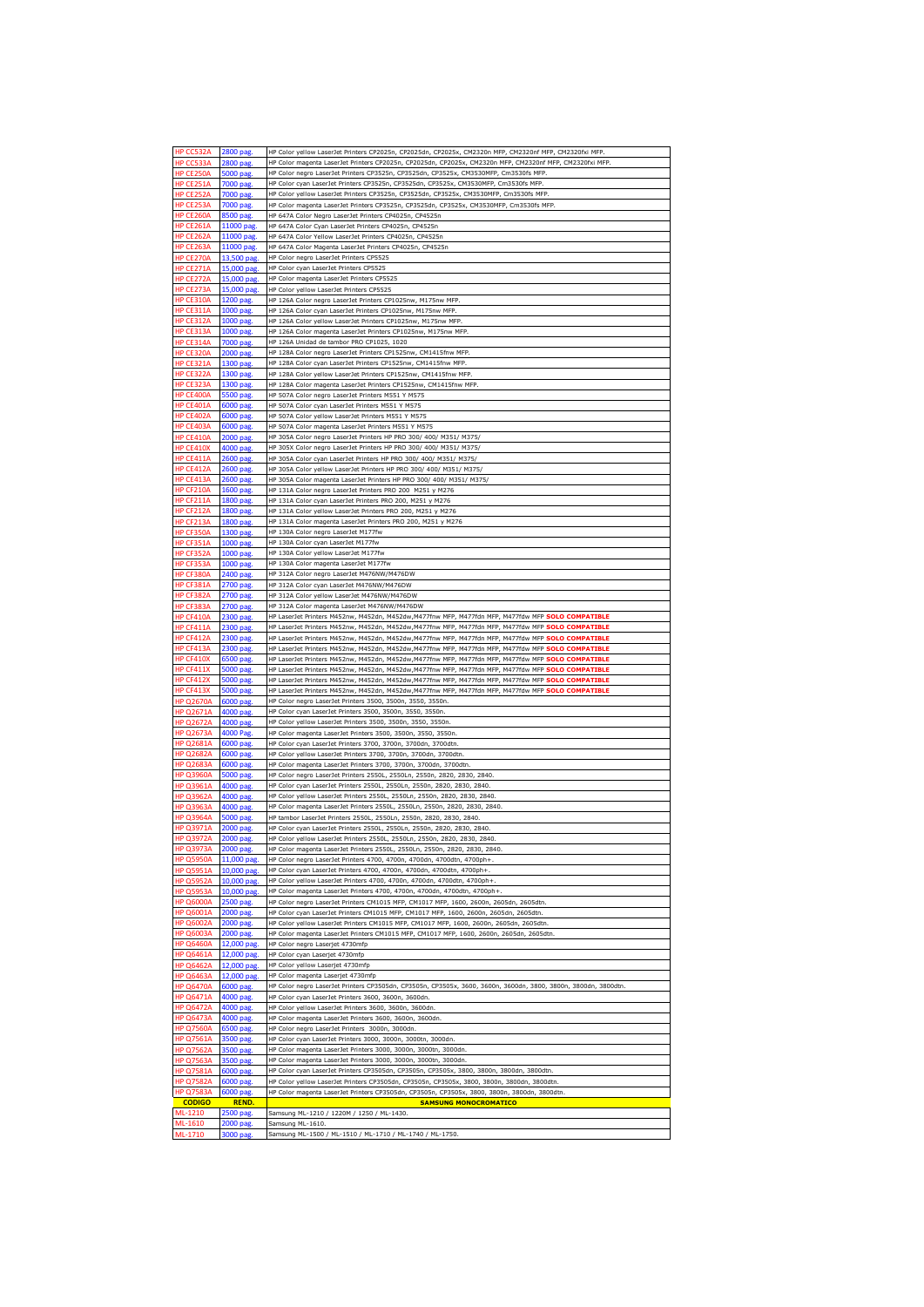| ML-2010               | 3000 pag              | Samsung ML-2510 / ML-2570 / ML-2571N                                                                                            |
|-----------------------|-----------------------|---------------------------------------------------------------------------------------------------------------------------------|
| ML-2150               | 8000 pag              | Samsung ML-2150 / 2151N / 2152W                                                                                                 |
|                       |                       |                                                                                                                                 |
| ML-2250               | 5000 pag              | Samsung ML-2250 / ML-2251N.                                                                                                     |
|                       |                       | Samsung ML-3560 / ML-3561N / ML-3561ND.                                                                                         |
| ML-3560               | 12,000 pag            |                                                                                                                                 |
| ML-3560               | 6000 pag.             | Samsung ML-3560 / ML-3561N / ML-3561ND.                                                                                         |
| ML-6060               | 6000 pag              | Samsung ML-6060/ 1440 / 1450 / 1451N                                                                                            |
|                       |                       |                                                                                                                                 |
| ML-D1630              | 2000 pag.             | Samsung ML-1630 / SCX-4500.                                                                                                     |
| ML-D2850              | 2000 pag.             | Samsung ML-2851ND.                                                                                                              |
| ML-D3050              | 8000 pag.             | Samsung ML-3051N / ML-3051ND.                                                                                                   |
|                       |                       |                                                                                                                                 |
| ML-D3470              | 10,000 pag            | Samsung ML-3470D / ML-3471ND                                                                                                    |
| ML-D4550              | 20,000 pag.           | Samsung ML-4551N / ML-4551ND.                                                                                                   |
|                       |                       |                                                                                                                                 |
| <b>ML-D4550</b>       | 2000 pag.             | Samsung ML-4050 / ML-4051N / ML-4550 / ML-4551N.                                                                                |
| <b>MLT-305L</b>       | 15,000 pag.           | Samsung ML-3750                                                                                                                 |
| MLT-D101              | 1500 pag              | Samsung ML-2165W / SCX-3405FW / SF-760P                                                                                         |
|                       |                       |                                                                                                                                 |
| <b>MLT-D103S</b>      | 1500 pag              | Samsung ML-295X SERIES / SCX-472X SERIES                                                                                        |
| <b>MLT-D104S</b>      | 1500 pag.             | Samsung ML-1660 / ML-1670 / ML-1675 / ML-1865W / SCX-3200                                                                       |
| <b>MLT-D105S</b>      | 1500 pag              | Samsung ML-1910 / ML-1915 / ML-2525 / ML-2525W / ML-2580N / SCX-4600 / SCX-4623F / SCX-4623FN                                   |
|                       |                       |                                                                                                                                 |
| <b>MLT-D108</b>       | 1500 pag              | Samsung ML-1640 / ML-2240.                                                                                                      |
| <b>MLT-D1099</b>      | 2000 pag              | Samsung SCX-4300.                                                                                                               |
| <b>MLT-D111S</b>      | 1000 pag.             | Samsung ML 2022/2070/2020                                                                                                       |
|                       |                       |                                                                                                                                 |
| <b>MLT-D116S</b>      | 1200 pag              | Samsung M2675FN / SL-M2825ND                                                                                                    |
| <b>MLT-D117S</b>      | 2500 pag.             | Samsung SCX-4655FN                                                                                                              |
| MLT-D119              | 1000 pag.             | Samsung ML 1610/1615/2010/2020/2510/2570 SCX 4321/4521                                                                          |
|                       |                       |                                                                                                                                 |
| <b>MLT-D203L</b>      | 5000 pag.             | Samsung MLT-3820,3870, 4020, 4070, 3370                                                                                         |
| MLT-D203U             | 15000 pag             | Samsung MLT-3820,3870, 4020, 4070, 3370                                                                                         |
|                       |                       |                                                                                                                                 |
| <b>MLT-D205L</b>      | 5000 pag.             | Samsung ML-3310ND / ML-3710ND.                                                                                                  |
| <b>MLT-D205S</b>      | 2000 pag.             | Samsung ML-3310ND / ML-3710ND.                                                                                                  |
| <b>MLT-D209S</b>      | 2000 pag              | Samsung SCX-4828FN / ML-2855ND                                                                                                  |
|                       |                       |                                                                                                                                 |
| CX-4100D3             | 3000 pag              | Samsung SCX-4100.                                                                                                               |
| SCX-4216D3            | 3000 pag              | Samsung SCX-4016 / SCX-4216.                                                                                                    |
| SCX-4521D3            | 3000 pag.             |                                                                                                                                 |
|                       |                       | Samsung SCX-4521.                                                                                                               |
| SCX-4720D3            | 3000 pag              | Samsung SCX-4720                                                                                                                |
| $X-632008$            | 8000 pag              | Samsung SCX-6320 / SCX-6122FN / SCX-6322DN                                                                                      |
|                       |                       |                                                                                                                                 |
| SCX-6320D8            | 8000 pag              | Samsung Unidad de Drum SCX-6320 / SCX-6122FN / SCX-6322DN                                                                       |
| SCX-6545              | 25000 pag.            | Samsung SCX-6555/6545                                                                                                           |
| $CX- D4200A$          | 3000 pag              | Samsung SCX-4200                                                                                                                |
| CX-D4725A             | 3000 pag.             | Samsung SCX-4725.                                                                                                               |
|                       |                       |                                                                                                                                 |
| <b>SCX-D5530A</b>     | 4000 pag.             | Samsung SCX-5530FN                                                                                                              |
| <b>CODIGO</b>         | REND.                 | <b>SAMSUNG COLOR</b>                                                                                                            |
|                       |                       |                                                                                                                                 |
| <b>CLP-300BK</b>      | 2000 pag              | Samsung CLP-M300A Negro. CLP-300 / CLX-2160N / CLX-3160FN                                                                       |
| <b>CLP-300C</b>       | 1000 pag.             | Samsung CLP-M300A Cyan. CLP-300 / CLX-2160N / CLX-3160FN.                                                                       |
| <b>CLP-300M</b>       | 1000 pag.             | Samsung CLP-M300A Magenta. CLP-300 / CLX-2160N / CLX-3160FN.                                                                    |
|                       |                       |                                                                                                                                 |
| <b>CLP-300Y</b>       | 1000 pag              | Samsung CLP-M300A Yellow. CLP-300 / CLX-2160N / CLX-3160FN                                                                      |
| <b>CLP-406BK</b>      | 1500 pag              | Samsung CLP-365W Color Negro                                                                                                    |
| <b>CLP-4060</b>       | 1000 pag              | Samsung CLP-365W Color Cyan                                                                                                     |
|                       |                       |                                                                                                                                 |
| <b>CLP-406M</b>       | 1000 pag.             | Samsung CLP-365W Color Magenta                                                                                                  |
| <b>CLP-406Y</b>       | 1000 pag              | Samsung CLP-365W Color Yellow                                                                                                   |
| <b>CLP-407BI</b>      | 1500 pag              | Samsung CLT-K407S Negro. CLP-320, CLP-325, CLX-3185.                                                                            |
|                       |                       |                                                                                                                                 |
|                       |                       |                                                                                                                                 |
| <b>CLP-407C</b>       | 1500 pag              | Samsung CLT-K407S Cyan. CLP-320, CLP-325, CLX-3185                                                                              |
|                       |                       |                                                                                                                                 |
| <b>CLP-407M</b>       | 1500 pag.             | Samsung CLT-K407S Magenta. CLP-320, CLP-325, CLX-3185.                                                                          |
| CIP-407Y              | 1500 pag              | Samsung CLT-K407S Yellow. CLP-320, CLP-325, CLX-3185                                                                            |
| CLP-409BK             | 2000 pag.             | Samsung CLP-K310A Negro CLP-310/315/CLX-3175N                                                                                   |
|                       |                       |                                                                                                                                 |
| <b>CLP-409C</b>       | 1000 pag.             | Samsung CLP-K310A Cyan CLP-310/315/CLX-3175N                                                                                    |
| <b>CLP-409M</b>       | 1000 pag.             | Samsung CLP-K310A Magenta CLP-310/315/CLX-3175N                                                                                 |
| CLP-409Y              | 1000 pag              | Samsung CLP-K310A Yellow CLP-310/315/CLX-3175N                                                                                  |
|                       |                       |                                                                                                                                 |
| CLP-500BK             | 7000 pag.             | Samsung CLP-500 /CLP-550 Color Negro                                                                                            |
| <b>CLP-500C</b>       | 5000 pag.             | Samsung CLP-500 /CLP-550 Color Cyan                                                                                             |
| <b>CLP-500M</b>       | 5000 pag              | Samsung CLP-500 /CLP-550 Color Magenta                                                                                          |
| CLP-500)              |                       |                                                                                                                                 |
|                       | 5000 pag              | Samsung CLP-500 /CLP-550 Color Yellow                                                                                           |
| <b>CLP-506BK</b>      | 6000 pag              | Samsung CLP 680ND /CLX-6260FW Color Negro                                                                                       |
| <b>CLP-506C</b>       | 4000 pag.             | Samsung CLP 680ND /CLX-6260FW Color Cyan                                                                                        |
|                       |                       |                                                                                                                                 |
| <b>CLP-506M</b>       | 4000 pag              | Samsung CLP 680ND /CLX-6260FW Color Magenta                                                                                     |
| <b>CLP-506Y</b>       | 4000 pag              | Samsung CLP 680ND /CLX-6260FW Color Yellow                                                                                      |
| <b>CODIGO</b>         | <b>REND.</b>          | <b>LEXMARK MONOCROMATICO</b>                                                                                                    |
| 120                   | 2000 pag.             | Lexmark 12018SL. E120,E120n.                                                                                                    |
| 210                   | $2000 \text{ na}$     | exmark 10S0063                                                                                                                  |
|                       |                       |                                                                                                                                 |
| E220                  | 2500 pag.             | Lexmark 12S0400. E220, E321, E323.                                                                                              |
| E250                  | 3500 pag.             | Lexmark E250A11L. E250D, E350D, E352                                                                                            |
|                       |                       |                                                                                                                                 |
| E260                  | 3500 pag.             | Lexmark E260A11L. E260, E360, E460.                                                                                             |
| E360                  | 9000 pag.             | Lexmark E360H11L. E360, E460.                                                                                                   |
|                       |                       | Lexmark E460H11L. E360, E460.                                                                                                   |
| E460                  | 15000 pag             |                                                                                                                                 |
| E310                  | 6000 pag.             | Lexmark 13T0101. E310, E312, E312L.                                                                                             |
| E320                  | 3000 pag.             | Lexmark 08A0476. E320, E322                                                                                                     |
| E321                  |                       | Lexmark 12A7400. E321, E323                                                                                                     |
|                       | 3000 pag              |                                                                                                                                 |
| E330                  | 2500 pag              | Lexmark 24018SL. E232, E330, E332, E230, E240, E342.                                                                            |
| E340                  | 6000 pag.             | Lexmark 34018HL. E340, E330, E332, E332N, E342N.                                                                                |
| E450                  | 6000 pag.             | Lexmark E450A11L. E450.                                                                                                         |
|                       |                       |                                                                                                                                 |
| T420                  | 5000 pag.             | Lexmark 12A7415. T420, T420d.                                                                                                   |
| T430                  | 6000 pag.             | Lexmark 12A8420. T430, T430d, T430dn.                                                                                           |
| <b>T520</b>           | 2000 pag              | Lexmark 12A6835. T520, T522, X520, X522                                                                                         |
|                       |                       |                                                                                                                                 |
| T610                  | 10000 pag             | Lexmark 12A5840. Optra T610/T612/T614/T616                                                                                      |
| T620                  | 10,000 pag.           | Lexmark 12A6860. T620, T620dn, T620n, T622, T622dn, T622n, X620e.                                                               |
|                       |                       | Lexmark 12A7460. T630, T630n, T630dn, T632, T632n, T632tn, T632dtn, T632dtnf, T634, T634n, T634tn, T634dtn, T634dtnf, X630,     |
| <b>T630</b>           | 5000 pag.             | X632e. X632                                                                                                                     |
| T640                  | 6000 pag              | Lexmark 64018SL. T640, T642, T644                                                                                               |
|                       |                       | Lexmark 64018HL. T640, T642, T644                                                                                               |
| T640                  | 21000 pag.            |                                                                                                                                 |
| T650                  | 7000 pag.             | Lexmark T650A11L. T650, T652, T654                                                                                              |
| <b>T650</b>           | 25000 pag.            | Lexmark T650H11L. T650, T652, T654                                                                                              |
| <b>T650</b>           | 36000 pag.            | Lexmark T650, T652, T654                                                                                                        |
|                       |                       |                                                                                                                                 |
| X203                  | 3500 pag.             | Lexmark X203, X204                                                                                                              |
| X264                  | 3.500 pag.            | Lexmark X264A11G. X264, X363, X364                                                                                              |
| X264                  | 9000 pag              | Lexmark X264H11G. X264, X363, X364                                                                                              |
| <b>CODIGO</b>         | REND.                 | <b>BROTHER MONOCROMATICO</b>                                                                                                    |
|                       |                       |                                                                                                                                 |
| TN330<br><b>TN360</b> | 1500 pag<br>2600 pag. | Brother DCP7040, HL2170W, HL2140, MFC7030N, MFC7440N, MFC7840W<br>Borther DCP7040, HL2170W, HL2140, MFC7030N, MFC7440N, MFC7840 |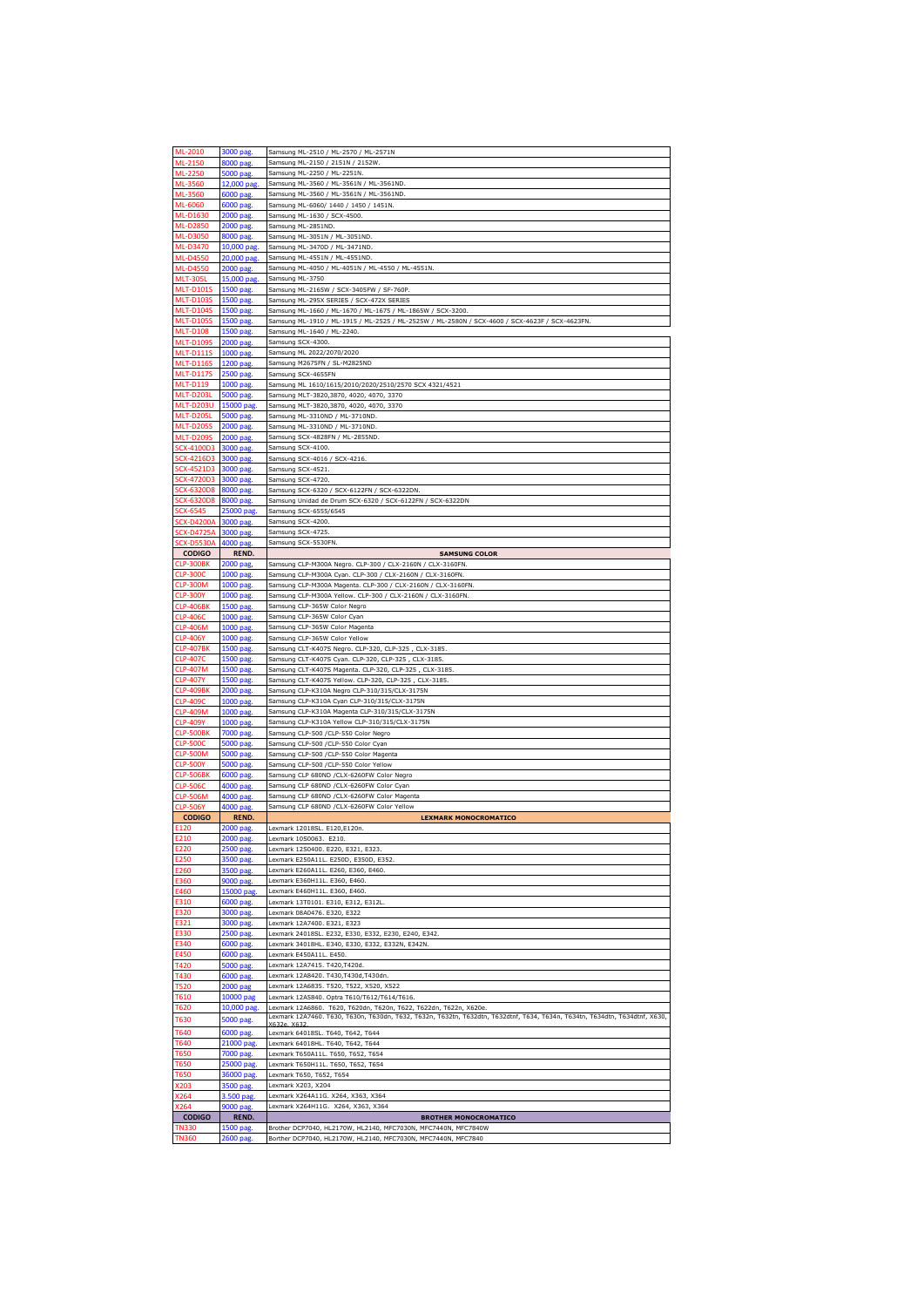| <b>TN350</b>      | 2500 pag.   | Brother Fax 2820, HL2040, HL2070N, DCP7020, MFC7220, MFC7420                                       |
|-------------------|-------------|----------------------------------------------------------------------------------------------------|
| <b>TN410</b>      | 1000 pag    | Brother Fax Brother DCP-7055, HL2130                                                               |
|                   |             |                                                                                                    |
| <b>TN420</b>      | 1200 pag.   | Brother HL2240 HL2270DW, 7360,7860                                                                 |
| <b>TN430</b>      | 2500 pag.   | Brother 4750e, 5750, MFC8300, MFC8500, MFC8600, MFC8700, MFC9600, MFC9700, MFC9800                 |
| <b>TN450</b>      | 2600 pag.   | Brother HL2240 HL2270DW, 7360                                                                      |
| <b>TN460</b>      |             | Brother HL1240, 1250, 1440, 1450, DCP1200                                                          |
|                   | 6000 pag    |                                                                                                    |
| <b>TN540</b>      | 3300 pag    | Brother PT HL5100, MFC8440, 55840D, 8840D, DCP 8040                                                |
| <b>TN550</b>      | 3500 pag.   | Brother HL5240, HL5250DN, HL5280DW,DCP8060, DCP8065DN, MFC8460N, MFC8860DN, MFC8870DW              |
| <b>TN570</b>      | 6700 pag.   | Brother HL5240, 5250DN                                                                             |
|                   |             |                                                                                                    |
| <b>TN580</b>      | 7000 pag    | Brother HL5240, HL5250DN, HL5280DW,DCP8060, DCP8065DN, MFC8460N, MFC8860DN, MFC8870DW              |
| <b>TN620</b>      | 3000 pag    | Brother HL5340D, 5370W, MFC8480DN, MFC8890DW, DCP8080DN, 8085DN                                    |
| <b>TN630</b>      | 1200 pag.   | Brother HLL2360DW DCPL2540DW MFCL2700                                                              |
| <b>TN650</b>      | 8000 pag.   | Brother HL5340D, 5370W, MFC8480DN, MFC8890DW, DCP8080DN, 8085DN                                    |
|                   |             |                                                                                                    |
| <b>TN660</b>      | 2600 pag.   | Brother HLL2360DW DCPL2540DW MFCL2700                                                              |
| <b>TN720</b>      | 3000 pag.   | Brother MFC8710DW, HL5170DN                                                                        |
| <b>TN750</b>      | 8000 pag.   | Brother MFC8710DW,HL5450DN, HL5470DW, HL5470DWT, HL6180DW, HL6180DWT & MFC8710DN, MFC8910DW        |
|                   |             |                                                                                                    |
| <b>TN780</b>      | 12000 pag   | Brother HL5170DN,HL-6180DW, MFC-8950DWT, HL-6180DWT, MFC-8950DW                                    |
| <b>TN1060</b>     | 1000 pag.   | Brother HL 1112                                                                                    |
| <b>TN110BK</b>    | 2500 pag.   | Brother HL4040CN, HL4070CDW, DCP9040CN, DCP9045CDN, MFC944CN, MFC9840CDW                           |
| <b>TN110C</b>     | 1500 pag.   | Brother HL4040CN, HL4070CDW, DCP9040CN, DCP9045CDN, MFC944CN, MFC9840CDW                           |
|                   |             |                                                                                                    |
| <b>TN110M</b>     | 1500 pag    | Brother HL4040CN, HL4070CDW, DCP9040CN, DCP9045CDN, MFC944CN, MFC9840CDW                           |
| <b>TN110Y</b>     | 1500 pag    | Brother HL4040CN, HL4070CDW, DCP9040CN, DCP9045CDN, MFC944CN, MFC9840CDW                           |
| <b>TN210BK</b>    | 2200 pag.   | Brother P/HL3040 HL3070 NEGRO                                                                      |
| <b>TN210C</b>     |             | Brother P/HL3040 HL3070 CYAN                                                                       |
|                   | 1400 pag.   |                                                                                                    |
| <b>TN210M</b>     | 1400 pag    | Brother P/HL3040 HL3070 MAGENTA                                                                    |
| <b>TN210Y</b>     | 1400 pag    | Brother P/HL3040 HL3070 AMARILLO                                                                   |
| <b>TN221BK</b>    | 2200 pag.   | Brother P/MFC9130CW, MFC9330CDW NEGRO                                                              |
|                   |             |                                                                                                    |
| <b>TN221C</b>     | 2200 pag.   | Brother P/MFC9130CW, MFC9330CDW CYAN                                                               |
| <b>TN221M</b>     | 2200 pag.   | Brother P/MFC9130CW, MFC9330CDW MAGENTA                                                            |
| TN221Y            | 2200 pag.   | Brother P/MFC9130CW, MFC9330CDW YELLOW                                                             |
| <b>TN310BK</b>    |             | Brother MFC9970CDW, HL 4150, HL4570, MFC9460, MFC9560 NEGRO                                        |
|                   | 2500 pag.   |                                                                                                    |
| TN310C            | 1500 pag    | Brother MFC9970CDW, HL 4150, HL4570, MFC9460, MFC9560 CYAN                                         |
| <b>TN310M</b>     | 1500 pag.   | Brother MFC9970CDW, HL 4150, HL4570, MFC9460, MFC9560 MAGENTA                                      |
| <b>TN310Y</b>     | 1500 pag.   | Brother MFC9970CDW, HL 4150, HL4570, MFC9460, MFC9560                                              |
|                   |             |                                                                                                    |
| <b>TN336BK</b>    | 4000 pag.   | Brother MFC-L8850CDW, HL-L8250, 8350, MFC-L8600CDW NEGRO                                           |
| TN336C            | 3500 pag    | Brother MFC-L8850CDW, HL-L8250, 8350, MFC-L8600CDW CYAN                                            |
| <b>TN336M</b>     | 3500 pag    | Brother MFC-L8850CDW, HL-L8250, 8350, MFC-L8600CDW MAGENTA                                         |
| <b>TN336Y</b>     | 3500 pag    | Brother MFC-L8850CDW, HL-L8250, 8350, MFC-L8600CDW YELLOW                                          |
|                   |             |                                                                                                    |
| <b>CODIGO</b>     | REND.       | <b>CANON MONOCROMATICO</b>                                                                         |
| CAN 103           | 2000 pag    | Canon Negro para LBP3000                                                                           |
| <b>CAN 104</b>    | 2000 pag.   | Canon para MF4150, MF4270, MF4690, MF4350, MF4370; Faxphone L90                                    |
|                   |             |                                                                                                    |
| <b>CAN 106</b>    | 5000 pag.   | Canon para MF6530, MF6540, MF6550, MF6590                                                          |
| <b>CAN 119</b>    | 2100 pag    | Canon para ImageCLASS LBP6300dn/LBP6650dn/MF5850dn/MF5880dn/MF5950dw/MF5960dn/MF6530               |
| CAN X25           |             | Canon para MF3240, MF5770, MF3110, MF5730, MF5750                                                  |
| <b>CAN 125</b>    |             | Canon para Canon imageCLASS MF3010                                                                 |
|                   |             |                                                                                                    |
| <b>CAN 128</b>    |             | Canon para ImageCLASS MF4450, imageCLASS MF4570dn, imageCLASS D550                                 |
| CAN 120           |             | Canon para D1120, D4450                                                                            |
| <b>CAN 137</b>    | 2400 pag.   | Canon MF227dw, MF216n, MF229DW                                                                     |
|                   |             |                                                                                                    |
|                   |             |                                                                                                    |
| CAN EP-26         |             | Canon para LBP3200                                                                                 |
| <b>CAN EP25</b>   |             | Canon para LBP1210                                                                                 |
| CAN EP22          |             | Canon para LBP1120                                                                                 |
|                   |             |                                                                                                    |
| CAN E40           |             | Canon para PC-430, PC-170; PC300, 325, 330L, 400, 425, 428, 745, 920, 950, 940, 941, 140, 150, 160 |
| <b>CAN L50</b>    |             | Canon para D660, 680, 860, 861, 880                                                                |
| <b>CAN S35</b>    |             | Canon para D340, D320                                                                              |
|                   |             |                                                                                                    |
| CAN FX3           |             | Canon para Fax L3500/ L4000/ L600. Codigo auxiliar (1557A013AA)                                    |
| <b>CAN GPR22</b>  |             | Canon GPR 22                                                                                       |
| <b>CAN 131BK</b>  | 4000 pag.   | Canon para imageCLASS MF8280Cw NEGRO                                                               |
| <b>CAN 131C</b>   | 1500 pag.   | Canon para imageCLASS MF8280Cw CYAN                                                                |
|                   |             |                                                                                                    |
| CAN 131M          | 1500 pag.   | Canon para imageCLASS MF8280Cw MAGENTA                                                             |
| <b>CAN 131Y</b>   | 1500 pag.   | Canon para imageCLASS MF8280Cw YELLOW                                                              |
| <b>CODIGO</b>     | REND.       | <b>XEROX MONOCROMATICO</b>                                                                         |
| <b>ER 3010</b>    | 2300 pag    | XEROX 106R02182 Phaser 3010, 3040, 3045                                                            |
| <b>XER 3100</b>   | 2200 pag.   | XEROX 106R01378 Phaser 3100                                                                        |
|                   |             |                                                                                                    |
| <b>XER 3100</b>   | 4000 pag.   | XEROX 106R01379 Phaser 3100                                                                        |
| <b>XER 3116</b>   | 3000 pag.   | XEROX 109R00748 Phaser 3116                                                                        |
|                   |             |                                                                                                    |
| <b>XER 3119</b>   | 3000 pag    | XEROX 013R00625 Workcentre 3119                                                                    |
| <b>XER 3120</b>   |             |                                                                                                    |
|                   | 3000 pag.   | XEROX 109R00725 Phaser 3120, 3130, 3121                                                            |
| <b>XER 3140</b>   | 1500 pag.   | XEROX 108R00908 Phaser 3140, 3160                                                                  |
| <b>XER 3200</b>   | 2000 pag.   | XEROX 113R00735 Phaser 3200                                                                        |
|                   |             | XEROX 106R01485 Workcentre 3210, 3220                                                              |
| <b>XER 3210</b>   | 4000 pag.   |                                                                                                    |
| <b>XER 3260</b>   | 3000 pag.   | XEROX 106R02778 Workcentre 3215,3225                                                               |
| <b>XER 3300</b>   | 4000 pag.   | XEROX 106R01411 Phaser 3300                                                                        |
| <b>XER 3315</b>   | 5000 pag.   | XEROX 106R02310 Workcentre 3315, 3325                                                              |
| <b>XER 3435</b>   | 10,000 pag. | XEROX 106R01415 Phaser 3435_DN                                                                     |
|                   |             |                                                                                                    |
| <b>XER 3550</b>   | 5000 pag.   | XEROX 106R01529 Workcentre 3550                                                                    |
| KER 3550X         | 11000 pag   | XEROX 106R01531 Workcentre 3550X                                                                   |
| <b>XER 3610</b>   | 5900 pag.   | XEROX 106R02721 Phaser 3610/3615                                                                   |
|                   |             |                                                                                                    |
| <b>XER 3635</b>   | 5000 pag.   | XEROX 108R00794 Phaser 3635                                                                        |
| <b>XER 3635</b>   | 10000 pag   | XEROX 108R00796 Phaser 3635                                                                        |
| <b>XER 4118</b>   | 8000 pag.   | XEROX 006R01278 Workcentre 4118                                                                    |
| XER M20           | 8000 pag.   | XEROX 106R01047 Workcentre M20, C20, M20i                                                          |
|                   |             |                                                                                                    |
| <b>XER PE120</b>  | 3500 pag.   | XEROX 013R00601 Workcentre PE120                                                                   |
| XER PE16          | 3500 pag.   | XEROX 113R00667 Workcentre PE16                                                                    |
| <b>XER PE220</b>  | 3000 pag.   | XEROX 013R00621 Workcentre PE220D                                                                  |
|                   |             |                                                                                                    |
| <b>CODIGO</b>     | REND.       | <b>XEROX COLOR</b>                                                                                 |
| <b>XER 6000BK</b> | 2000 pag.   | XEROX 106R01634 Negro Phaser 6000                                                                  |
| <b>KER 6000C</b>  | 1000 pag    | XEROX 106R01631 Cyan Phaser 6000                                                                   |
| <b>XER 6000M</b>  | 1000 pag.   | XEROX 106R01632 Magenta Phaser 6000                                                                |
|                   |             |                                                                                                    |
| <b>XER 6000Y</b>  | 1000 pag.   | XEROX 106R01633 Yellow Phaser 6000                                                                 |
| <b>XER 6121BK</b> | 2600 pag.   | XEROX 106R01476 Negro Phaser 6121                                                                  |
| <b>XER 6121C</b>  | 1500 pag    | XEROX 106R01463 Cyan Phaser 6121                                                                   |
| <b>XER 6121M</b>  | 1500 pag.   | XEROX 106R01464 Magenta Phaser 6121                                                                |
| <b>XER 6121Y</b>  | 1500 pag.   | XEROX 106R01465 Yellow Phaser 6121                                                                 |